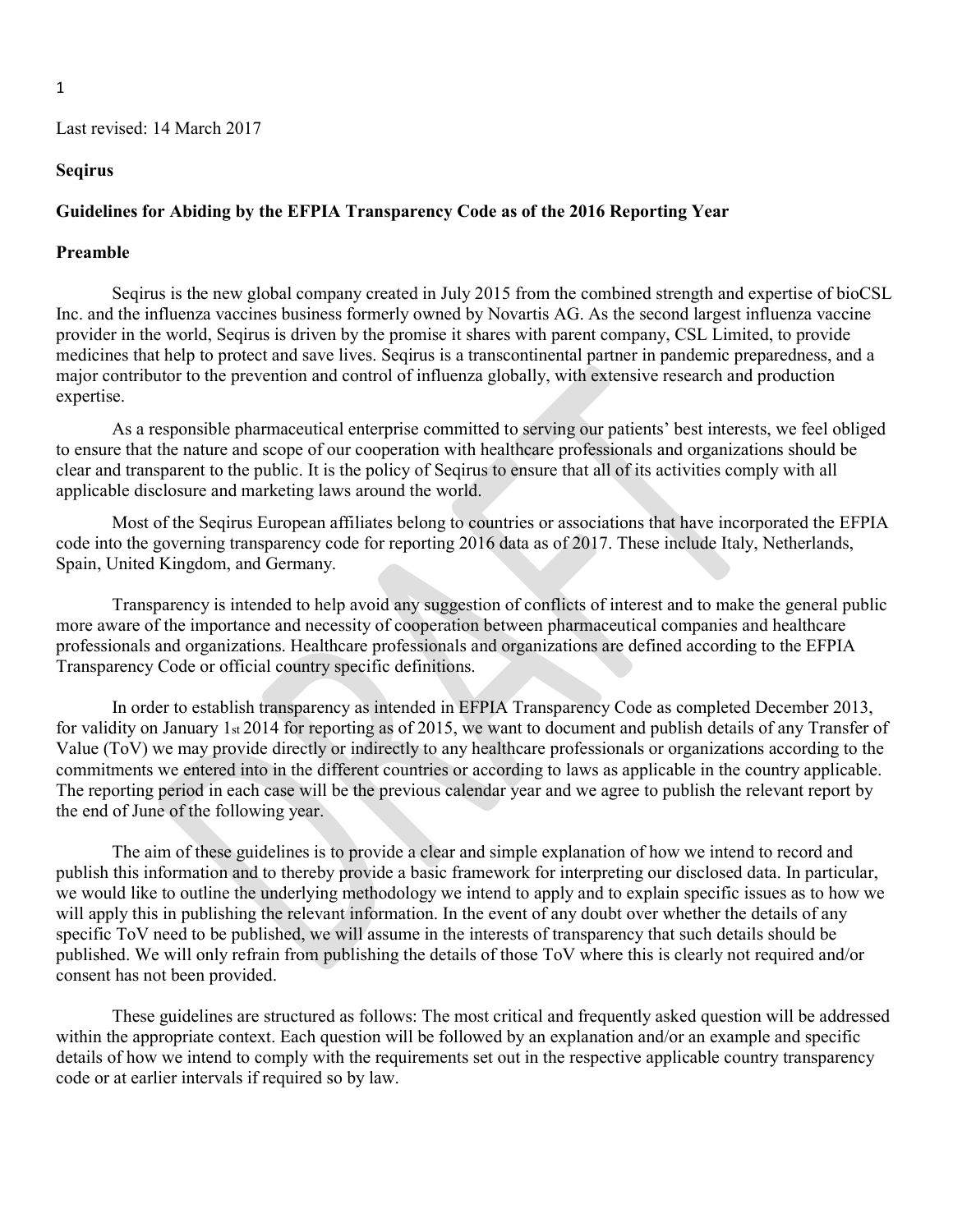# Table of Contents

| 4. ToV for product groups which do not solely comprise prescription pharmaceuticals5 |  |
|--------------------------------------------------------------------------------------|--|
|                                                                                      |  |
|                                                                                      |  |
|                                                                                      |  |
|                                                                                      |  |
|                                                                                      |  |
| 10. Recording of ToV granted to universities and other educational establishments 7  |  |
|                                                                                      |  |
|                                                                                      |  |
|                                                                                      |  |
|                                                                                      |  |
|                                                                                      |  |
|                                                                                      |  |
| 4. Continuous professional development events - travel and accommodation costs       |  |
| 5. Continuous professional development events – organization by an events agency     |  |
|                                                                                      |  |
|                                                                                      |  |
|                                                                                      |  |
|                                                                                      |  |
|                                                                                      |  |
|                                                                                      |  |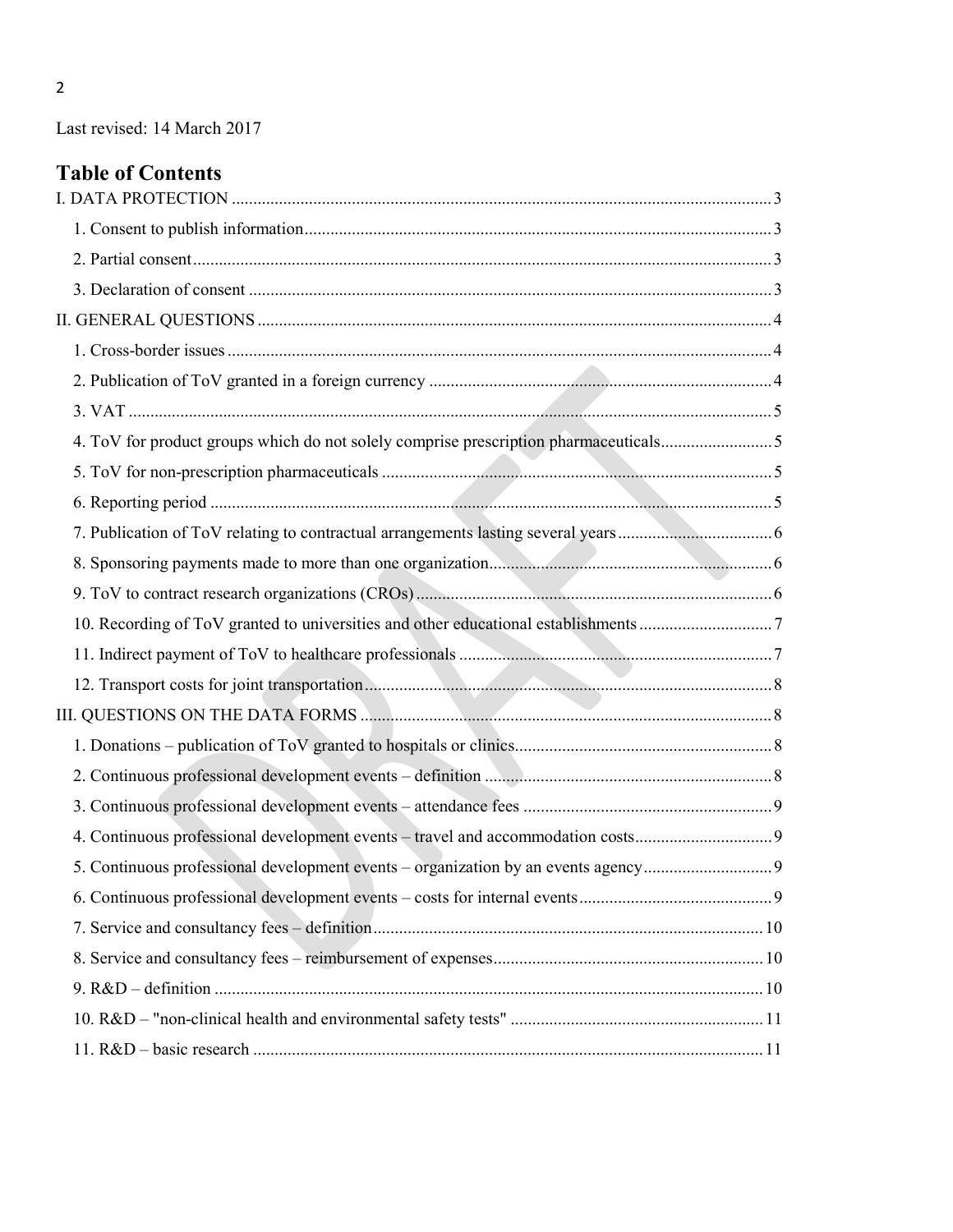# I. DATA PROTECTION

### 1. Consent to publish information

#### 1.1 Question

### How important is permission from the healthcare professionals or organizations concerned in terms of publishing the information?

### 1.2 Legal background

Everyone is entitled by law to protection of data relating to them. This basic right covers the recording, processing and dissemination of any personal information, whereby any of these shall require the specific consent of the person affected. There are strict requirements for any such consent – it must be explicit, it needs to be visually highlighted in any contractual texts or similar documents and must be clearly and transparently worded.

#### 1.3 Our approach

We require all healthcare professionals to provide their consent to us for publishing details of any ToV they receive from us. If this consent is denied, we will only publish the total value of the ToV without specifying the name of the recipient.

### 2. Partial consent

#### 2.1 Question

What will we do if a healthcare professional only agrees to publication of some of the relevant information, despite our efforts to obtain full consent?

#### 2.2 Example

This situation may arise, for instance, where the healthcare professional agrees to the publication of details of having received funding to attend a professional congress or seminar, but does not agree to the publication of the travel and accommodation costs associated with the trip. Another potential example is where the person concerned agrees to the publication of the expenses paid in connection with attending such an event, but not to the publication of any associated consultancy fee.

#### 2.3 Our approach

If only partial consent to publication is given, the amount of all the ToV to the healthcare professional concerned will only be aggregated completely - included in the column indicating total amounts.

## 3. Declaration of consent

#### 3.1 Question

What sort of declaration of consent is our data processing based on?

### 3.2 Our approach

Before disclosure, all healthcare professionals and organizations will inform of the transparency policy and requested to provide consent. Only data will be collected that is allowed to be collected according to data privacy law, or is explicitly provided by and HCP or HCO for disclosure purposes.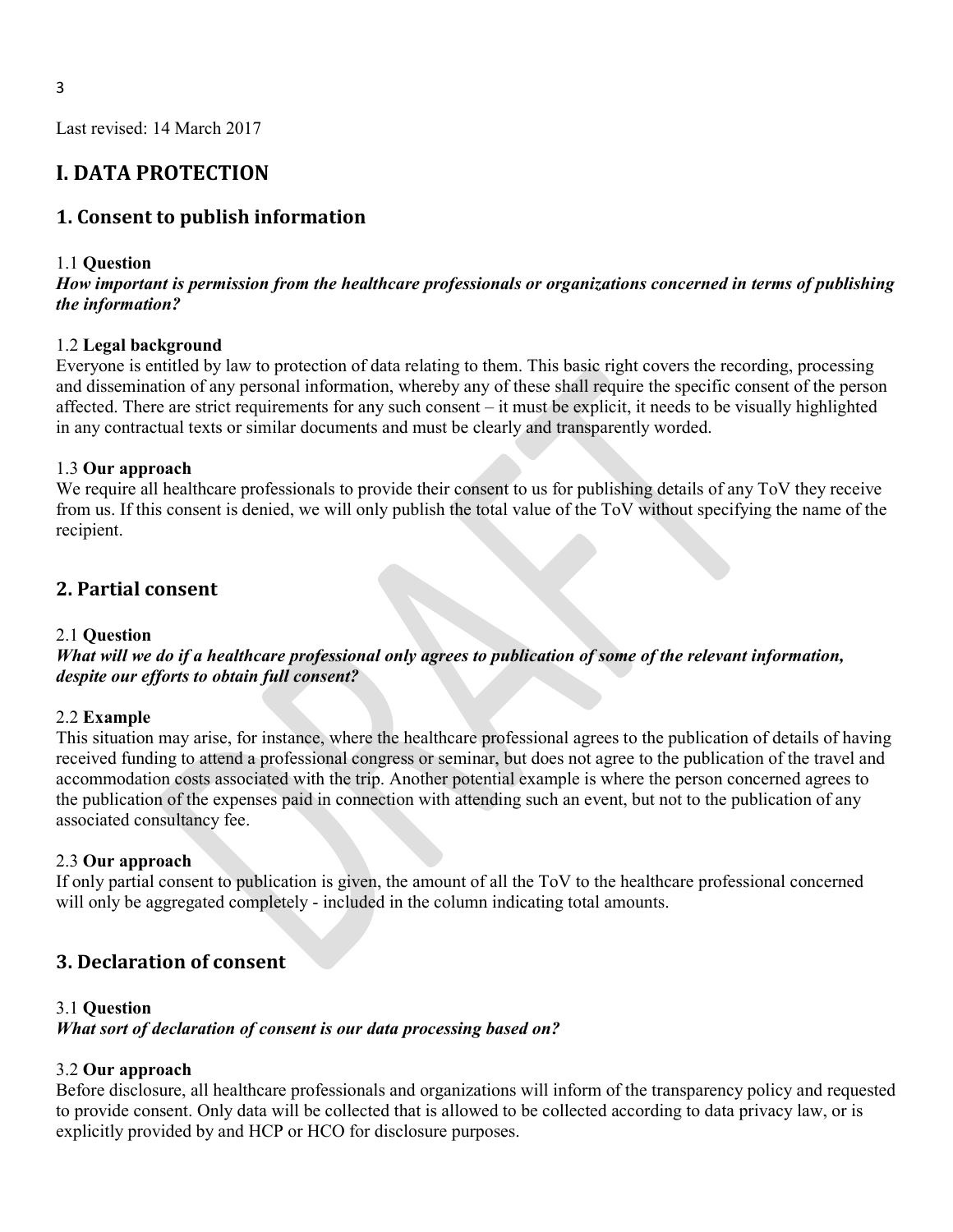### 4. Duration of publication

### 4.1 Question

How long do we make the information available for on our [platform name] platform?

### 4.2 Our approach

Our report is generally available for a period of 3-4 years. We will amend the report accordingly in the event that any healthcare professional should withdraw their consent during such period. This means that on a rolling basis, every year the oldest entries will be removed from the report and a new entry added. For example, if the report covers 2015, 2016, 2017 – then for 2018 submission, 2015 would be removed from the report. This is a minimum requirement; it may vary according to country specific data protection regulations.

# II. GENERAL QUESTIONS

## 1. Cross-border issues

### 1.1 Questions

What will we do in the case of cross-border issues where we provide  $\overline{ToV}$  to a healthcare professional or organization based in another European state?

### 1.2 Examples

A cross-border situation exists when the pecuniary ToV is granted in a country other than the country in which the healthcare professional or organization is based, has their practice, or main office. This sort of situation includes those cases where we, as a subsidiary of the CSL Group conclude a consultancy agreement with a doctor based in another European Country that is required to disclose according to the EFPIA code, country law or association.

### 1.3 Our approach

Any pecuniary ToV which is granted to healthcare professionals or organizations based in another *European* member state in our capacity as a subsidiary of the CSL Group shall be published by our affiliated company based in that country, where the healthcare professional or organization is based. We will publish the information ourselves in any country where we do not have an affiliate (e.g. Finland).

# 2. Publication of ToV granted in a foreign currency

### 2.1 Question

What do we do when the ToV is granted in any currency other than pounds sterling?

### 2.2 Example

A doctor based in Germany receives funding from us to take part in a healthcare convention in the US and the attendance fee is paid in US dollars.

### 2.3 Our approach

All ToV specified in our report will be denominated in pounds sterling. If the original payment was not made in pounds sterling, we will convert the amount into pounds sterling using the exchange rate applicable at the time the ToV was paid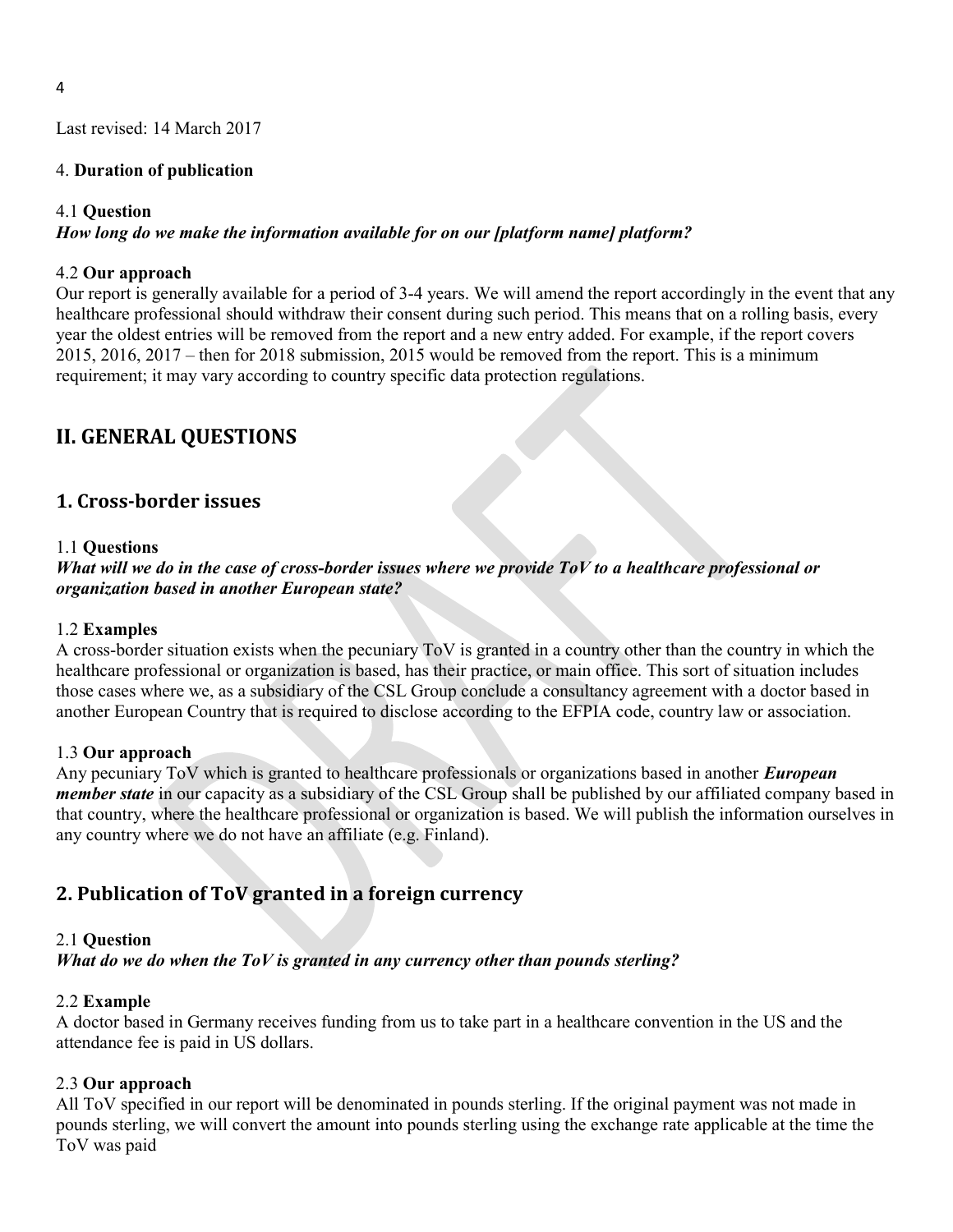## 3. VAT

### 3.1 Question Will the figures we publish indicate VAT?

### 3.2 Legal background

The EFPIA Transparency Code essentially allows us to publish gross or net figures (i.e. including or excluding VAT).

### 3.3 Our approach

We will publish the ToV paid excluding VAT.

# 4. ToV for product groups which do not solely comprise prescription pharmaceuticals

### 4.1 Question

What will we do if the ToV relate to a group of products which does not solely comprise prescription-only pharmaceuticals?

### 4.2 Legal background

Under the EFPIA Transparency Code, ToV are only covered in connection with prescription-only medications. In practice, however, such ToV may relate to a group of products made up of a combination of prescription-only and non-prescription pharmaceuticals and other products.

### 4.3 Our approach

We will allocate the full amount of ToV as relating to prescription-only pharmaceuticals and will publish it in the appropriate category.

# 5. ToV for non-prescription pharmaceuticals

### 5.1 Question

What will we do if the ToV relate to a group of products which includes non-prescription pharmaceuticals?

5.2 Legal background Same AS ABOVE

5.3 Our approach Same AS ABOVE

### 6. Reporting period

### 6.1 Question

What will we do if more than one reporting period needs to be considered when publishing details of ToV?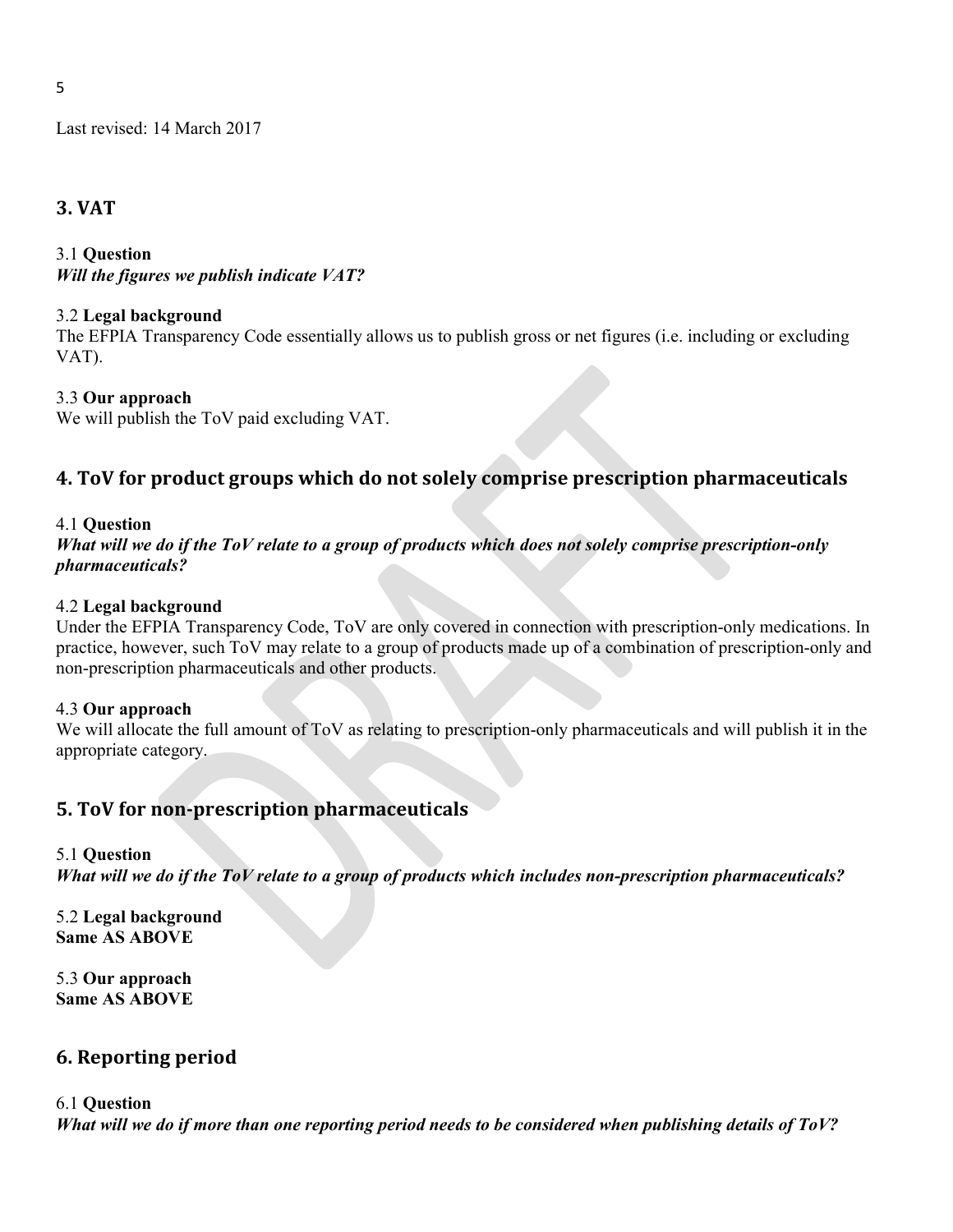### 6.2 Example

This situation may arise in the event that a healthcare professional agrees during one reporting period to appear as a guest speaker at an event, but this event then actually takes place in the following reporting period. Another potential example is where ToV is granted in one reporting period, but relates to an event taking place in the next reporting period.

### 6.3 Our approach

We will publish ToV in accordance with our internal accounting regulations in the reporting period in which ToV was actually granted to the healthcare professional and recorded in our accounts.

In the event that our internal accounting regulations should change, meaning that a ToV which would have been published in the latter reporting period under the previous regulations would, under the amended regulations, be published in the earlier reporting period, we will continue to publish ToV in the latter reporting period. This means that any changes to our internal regulations will not result in any failure to publish details of any ToV subject to a publication requirement.

# 7. Publication of ToV relating to contractual arrangements lasting several years

### 7.1 Question

What will we do in the event of publishing details of a ToV granted in relation to a contract stretching over several years?

### 7.2 Example

This situation may arise, for example, in the event that we conclude a consultancy agreement with a doctor which has a term from 1 July 2015 to 31 December 2018 and which attracts a total consultancy fee of EUR 3,500.

### 7.3 Our approach

In such case, we would calculate the *pro rata* amount relating to the relevant reporting period and would publish this accordingly. In the example given above, a fee of EUR 500 would be due for the 2015 calendar year reporting period, with a fee of EUR 1,000 accruing for each of the 2016, 2017 and 2018 calendar years.

# 8. Sponsoring payments made to more than one organization

### 8.1 Question

What will we do in cases where we have a sponsoring agreement with several healthcare organizations?

### 8.2 Our approach

We will generally publish details ToV on an individual basis in accordance with the EFPIA Transparency Code and/or the applicable country Transparency Code. If an individual ToV can be allocated *pro rata* to the relevant organizations, these shares will be published under the name of the respective organization. If such an allocation is not possible, we will assume that each organization receives a equal share and will publish this accordingly.

### 9. ToV to contract research organizations (CROs)

### 9.1 Question

What will we do in the event of ToV being granted to contract research organizations (CROs)?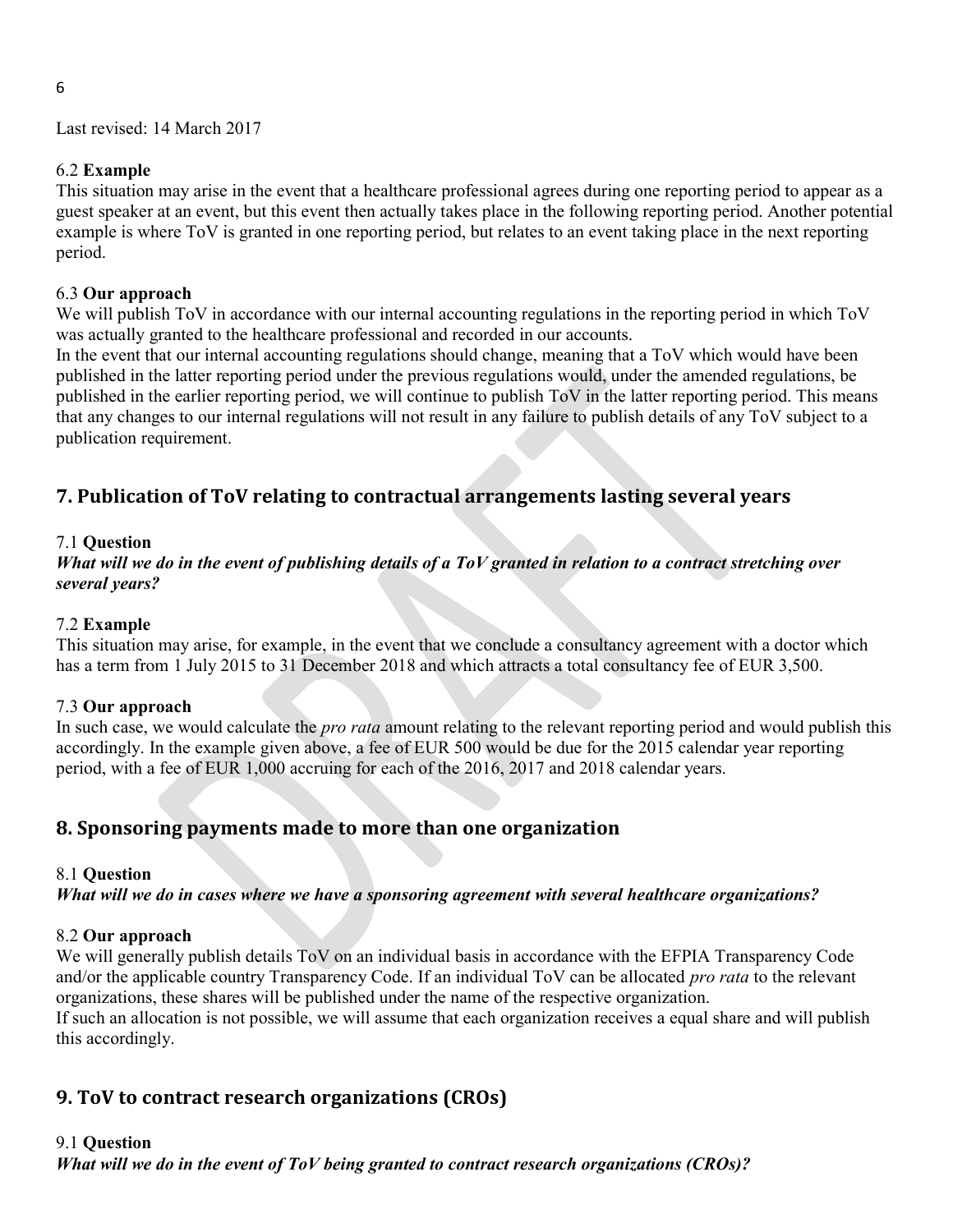### 9.2 Background

7

Contract / clinical research organizations are research organizations which provide clinical study planning and execution services to companies in the pharmaceutical sector in return for payment.

### 9.3 Our approach

We will not generally publish details of any ToV granted to any CROs whose services we retain. The exceptions are those cases where

 $\Box$  the CRO is comprised of healthcare professionals or has links to a medical institution (like a university hospital or a publicly-run organization). In such case, the CRO is considered to be an organization and details of any ToV granted to it will be published by us individually in accordance with the general regulations.

 $\Box$  the CRO is used to indirectly grant ToV to healthcare professionals ("pass-through costs"). In such case, we will publish the individual details of each of these ToV, indicating the relevant healthcare professional in each case.

# 10. Recording of ToV granted to universities and other educational establishments

### 10.1 Question

## What will we do in terms of the publication of ToV granted to universities and other educational establishments?

### 10.2 Our approach

Generally speaking, any ToV we may grant to universities and other educational establishments are not covered by the EFPIA Transparency Code. We will only publish details of such ToV in the event that they indirectly find their way to an organization, such as a university hospital, or one or more healthcare professionals, or if the organization falls into the HCO category according to a country law or the respective Country Transparency Code that is more specific than the EFPIA code. In such case, we will publish the details of each of those ToV under the name of the university or other educational establishment to which they were granted.

# 11. Indirect payment of ToV to healthcare professionals

### 11.1 Question

### What will we do in the event that ToV are paid to healthcare professionals indirectly via third parties?

### 11.2 Our approach

In the event that we become aware that  $ToV$  granted by us to a third party have been passed on to healthcare professionals, or those persons have benefitted from such, we will generally publish the details of each of those ToV under the name of the relevant healthcare professional, if possible. Our contractual arrangements with third parties include provisions that third parties will provide us with all transfer of Value information, subject to applicable transparency codices and that third parties will also be committed to obtain in cooperation with us the required consent declarations of the respective Health Care Professionals for the disclosure and to inform Health Care Organizations about the disclosure in written form. Requirements of Law, especially privacy law regulations, will be fulfilled. In cases where consent for disclosure is not given, the Third party will provide us with the data in an aggregated manner.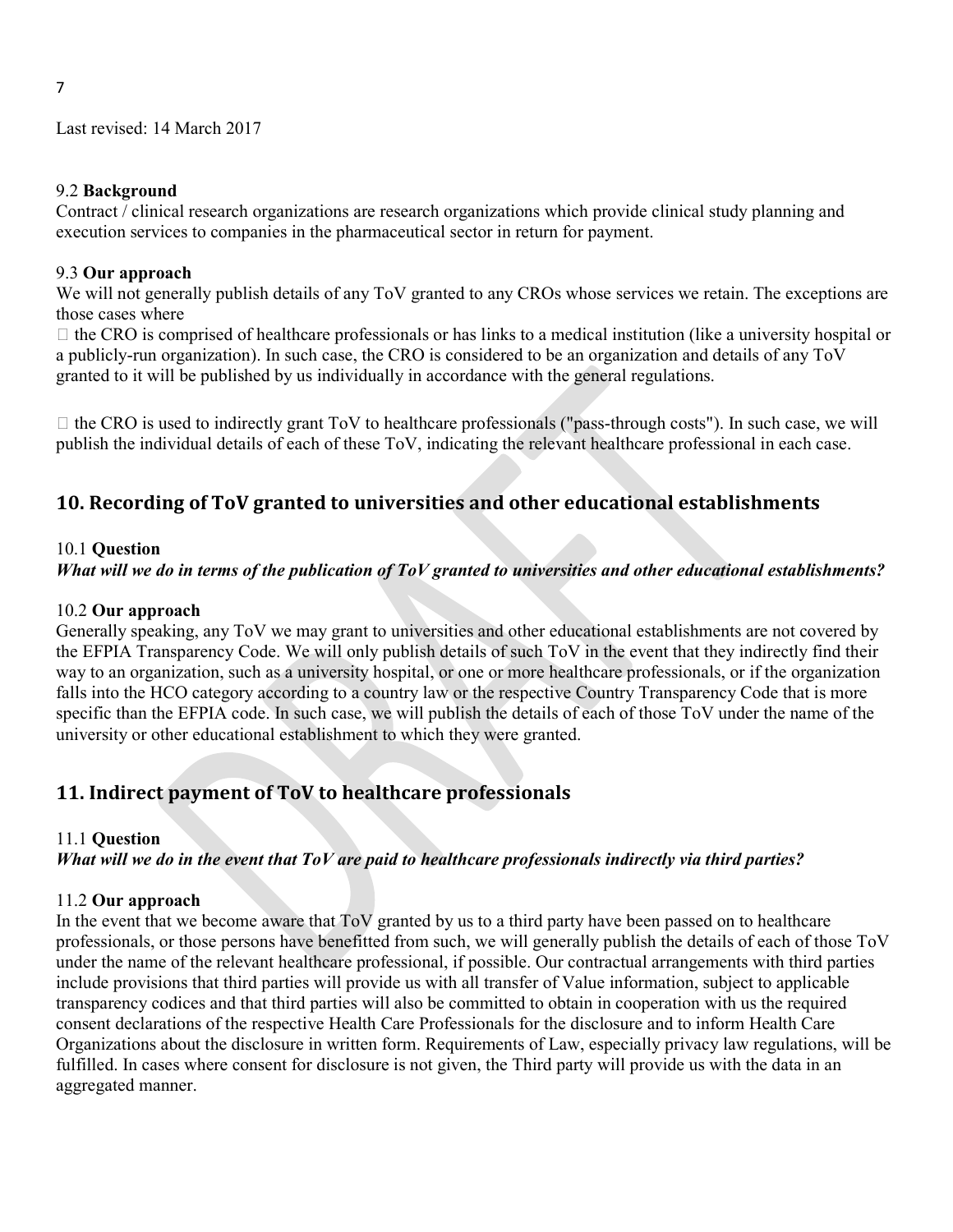## 12. Transport costs for joint transportation

### 12.1 Question

What will we do about publishing details of transport costs for joint transportation or for the transportation of groups of healthcare professionals?

### 12.2 Legal background

It is not necessary under the EFPIA Transparency Code to allocate ToV paid in the form of transport costs for a group of healthcare professionals to individual healthcare professionals within that group. For example, only the total amount of the costs for a bus shuttle for a group of healthcare professionals would be published and would not be broken down according to the particular individuals involved.

# III. QUESTIONS ON THE DATA FORMS

# 1. Donations – publication of ToV granted to hospitals or clinics

### 1.1 Question

### What will we do about the publication of donations to hospitals or clinics?

### 1.2 Examples

It is possible in this case that the donation will be made to a hospital or clinic as a whole or to a department or unit within that institution, such as the oncology unit.

### 1.3 Our approach

We will disclose the name of the organizational unit that has provided the billing address (if the billing address is different from the recipient address in the contract, then the latter is to be disclosed) - company unique identifier is that of the contractual recipient.

### 1.4 Question

### Which ToV will we publish relating to sponsoring agreements?

### 1.5 Legal background

In terms of sponsoring agreements, we understand an agreement in which CSL Behring is granted the possibility of performing marketing activities on an educational scientific event (e.g. conventions, conferences, symposia) in consideration of paying an adequate amount of money. Within the scope of sponsoring are agreements in which marketing activities are granted within other projects, e.g.

compilation of brochures ore other educational activities like compilation of websites, e-learning-tools.

### Our approach

We will disclose sponsoring fees and travel and accommodations as required by each country law or affiliate.

### 2. Continuous professional development events – definition

### 2.1 Question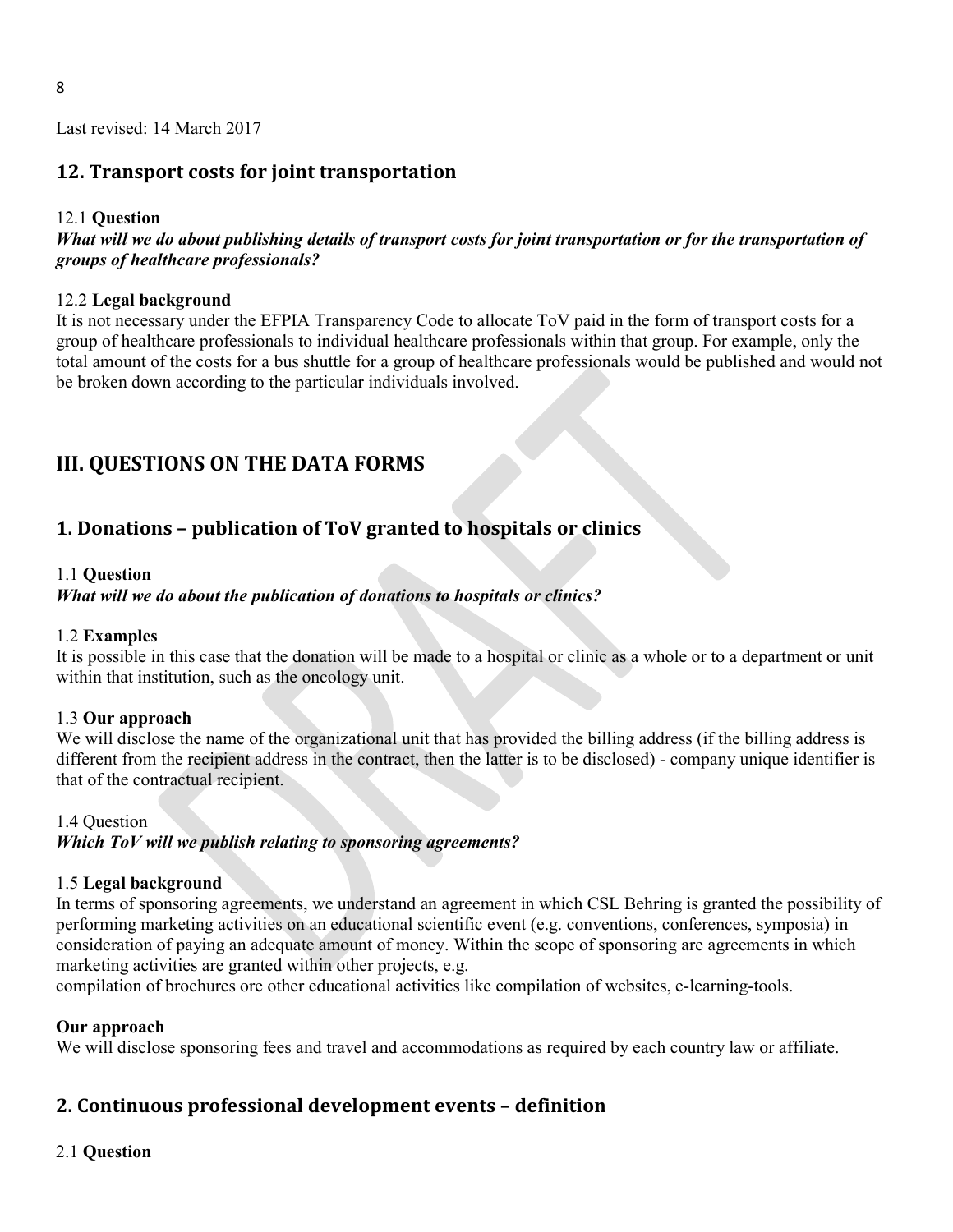### What do we understand by continuous professional development events?

### 2.2 Our approach

We classify any event e.g. conventions, conferences, symposia, scientific training events with a medical or scientific focus or serving to further the training of healthcare professionals as continuous professional development events.

## 3. Continuous professional development events – attendance fees

### 3.1 Question

### What will we do about the publication of the fees we have assumed for healthcare professionals or organizations to attend external continuous professional development events?

### 3.2 Our approach

We will generally publish the payment of attendance fees as a ToV to the relevant healthcare professionals in the section devoted to "fees". The total amount of such fees assumed during the reporting period will be published for each individual healthcare professional.

# 4. Continuous professional development events – travel and accommodation costs

### 4.1 Question

Which costs will we publish when we assume travel and accommodation costs relating to continuous professional development events?

### 4.2 Our approach

We understand travel and accommodation costs to be any transportation to and from the event and/or transportation required within the event agenda. This includes hotel accommodations, but not meals unless required by national law (e.g. France and limited Portugal).

### 5. Continuous professional development events – organization by an events agency

### 5.1 Question

What will we do about publishing details of TOV in the event that a continuous professional development event is organized by an events agency?

### 5.2 Our approach

If an event (e.g. convention, conference, symposium etc.) is organized by an events agency and the ToV is paid to that agency, but the event has a clear relevance to a HCO, we will publish details of such ToV and specify the name of the HCO.

### 6. Continuous professional development events – costs for internal events

### 6.1 Question

What will we do about publishing costs for internal continuous professional development events?

### 6.2 Our approach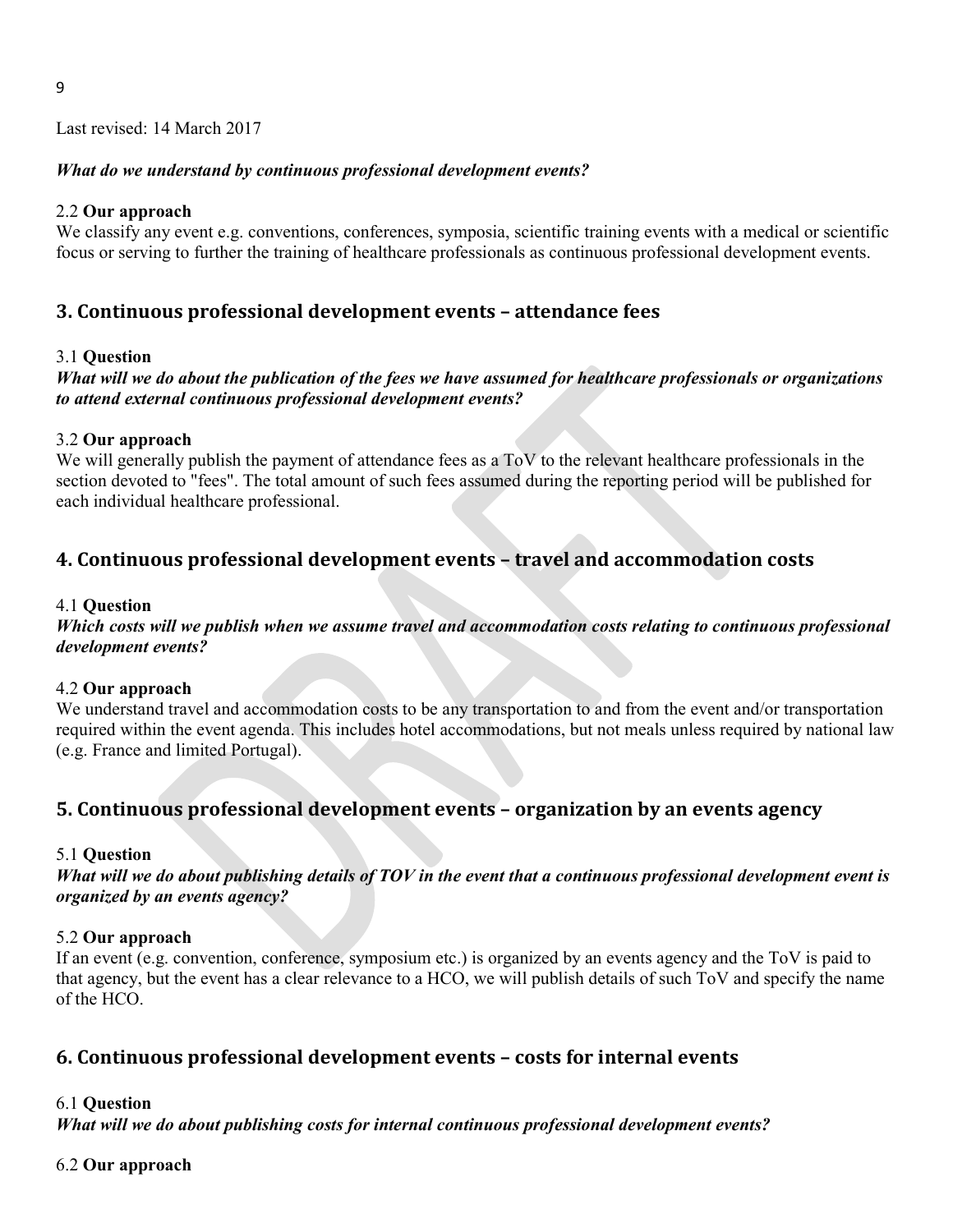In the event that we charge an attendance fee for one of our own internal continuous professional development events and waive it for certain healthcare professionals, we will publish this as a ToV granted to the relevant professional. In the event that we assume the travel and accommodation costs for those persons attending our internal continuous professional development events, details of such will be published specifying the name of the relevant healthcare professional in the category provided for this purpose.

# 7. Service and consultancy fees – definition

### 7.1 Question

Which TOV do we record as service and consultancy fees?

### 7.2 Legal background

Service and consultancy fees are due under corresponding service and consultancy agreements. We understand these to be services agreements for speakers, experts and trainers.

### 7.3 Our approach

Under the category service and consultancy fees, we record the service fees and any travel and accommodation as required.

# 8. Service and consultancy fees – reimbursement of expenses

### 8.1 Question

What will we do about the publication of any expenses reimbursed in connection with service and consultancy fees?

### 8.2 Legal background

In terms of ToV falling under the category "service and consultancy fees," the data record template provides for any expenses reimbursed being published in addition to and separately from the fee itself. These expenses may include travel and accommodation costs. If, for example in the case of the joint transportation of a number of healthcare professionals, these costs are very insignificant and the effort required to record them separately is disproportionate to their value, only the total amount of the costs will be published.

### 8.3 Question

What will we do about the publication of any  $\overline{IoV}$  relating to  $R&D$  activities?

### 8.4 Our approach

In the event that the ToV relate to any R&D activities, we will only publish the total ToV without specifying the name of the recipient.

# 9. R&D – definition

9.1 Question Which ToV come under "R&D?"

### 9.2 Our approach

• In terms of the category "R&D," we will only publish those ToV relating to "regulatory necessary" studies. These are any studies which are required in order to obtain approval for a pharmaceutical product or for post-marketing